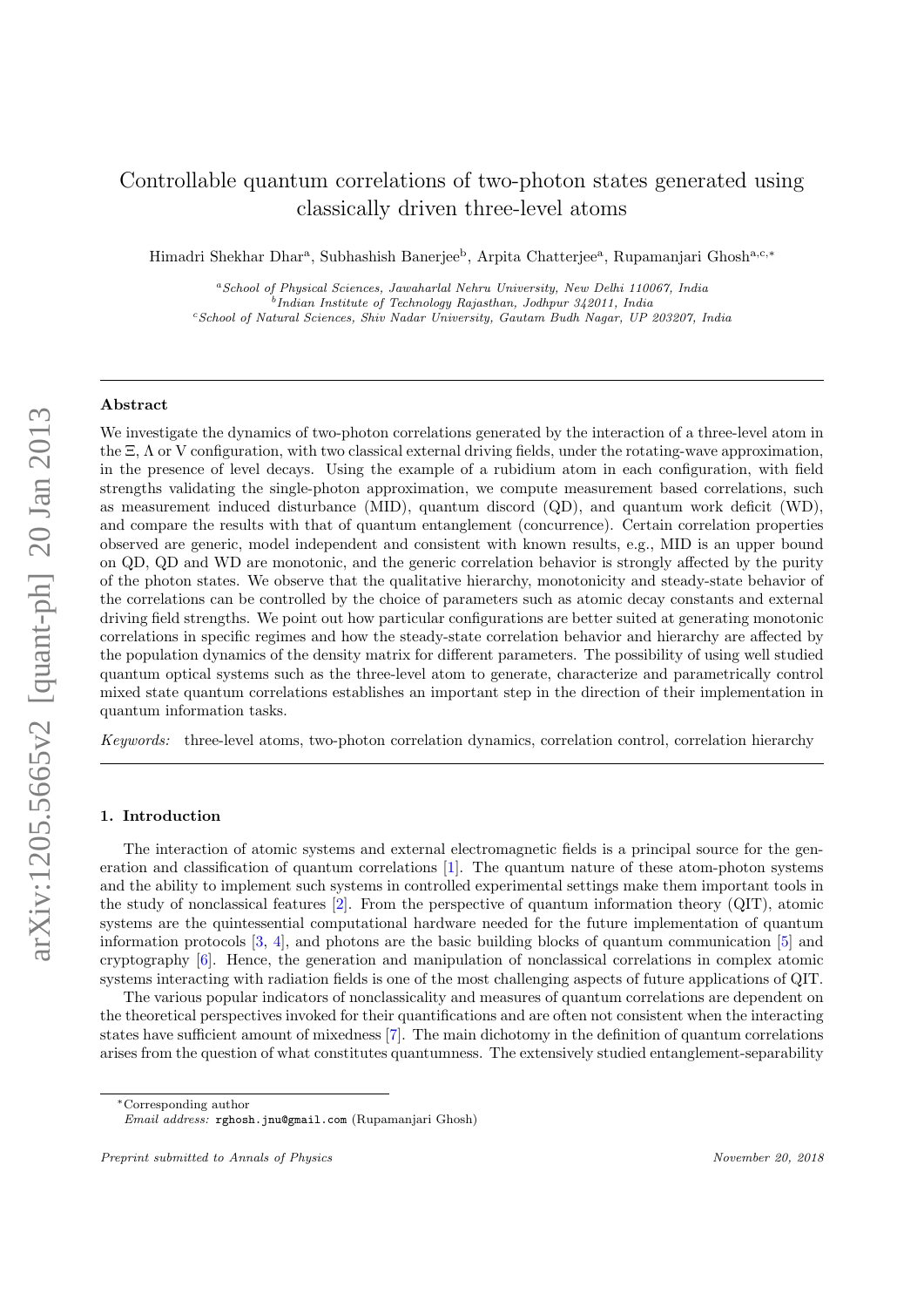

Figure 1: (Color online) A three-level atom in the (a)  $\Xi$ , (b) Λ, and (c) V configuration.  $\Gamma_1$  and  $\Gamma_2$  are the decay constants (numbers shown in units of MHz) of the levels  $|2\rangle$  and  $|3\rangle$ .  $\nu_1$ ,  $\nu_2$ , and  $\Omega_1$ ,  $\Omega_2$  are the optical frequencies and the Rabi frequencies of the two near-resonant driving fields.  $\omega_1$  and  $\omega_2$  are the two atomic transition frequencies.  $\Delta_1$  and  $\Delta_2$  are the field detunings, set to zero in this work.

[8] criterion to define quantum correlations stems from the understanding that the main feature of quantumness arises from the superposition principle [9]. Another feature to have received widespread attention in recent times is the definition of nonclassicality or quantumness on the basis of measurement based correlations. Such definitions take into account the fact that an important feature of quantumness in nature arises from noncommutativity of operators [10]. Any physical measurement on a quantum system disturbs the noncommutative nature of the system and thus effectively erases quantum correlations. Information theoretic measures such as quantum discord  $(QD)$  [11, 12], quantum work deficit (WD) [13] and measurement induced disturbance (MID) [10] are based on the unique role of measurement in quantum physics.

The nonclassical properties of three-level atomic systems have been well studied in quantum optics for understanding quantum-coherence phenomena such as electromagnetically-induced transparency (EIT) [14], lasing without inversion [15], and coherent trapping [16]. Three-level atoms interacting with low-strength driving fields, similar to EIT systems, have been used to generate entangled two-mode photon states which can be suitably manipulated to yield desired correlations [17]. The knowledge of nonclassical correlations carried by emitted photons in atomic systems may prove immensely useful in designing future QIT systems for communications and computation. The preparation and characterization of mixed quantum correlated states is a very challenging prospect with regards to generation of quantum states. Well known processes like parametric down-conversion [18] generate pure entangled states with poor conversion efficiency and few control parameters. Quantum states generated by processes like resonance fluorescence have low signalto-noise ratio with poor control over the emission statistics [17]. Quantum optical processes like coherent superposition operations have been used to generate and characterize nonclassicality and entangled states [19]. The use of generic quantum optical models, such as semiclassical three-level atomic systems, that can be experimentally implemented and observed, can serve as an important tool to generate, investigate, verify and control nonclassical correlations and their features.

In this paper, we investigate the nonclassical correlation properties of the photon states emitted from a three-level atomic system interacting with two classical driving fields. The interactions generate two-mode single photon states, arising from two controlled coherent transitions connecting the three levels, under the single photon approximation (SPA) [20]. The system can be set up in three different configurations,  $\Xi$ ,  $\Lambda$  and V. We exhaustively study the correlation properties of the emitted two-mode photons, and characterize the dynamics of the different measures of nonclassical correlations. We establish a qualitative relation between the two different theoretical classes of correlation measures, namely, entanglement and the measurementbased correlations such as MID, QD and WD. The control parameters in the system enable us to define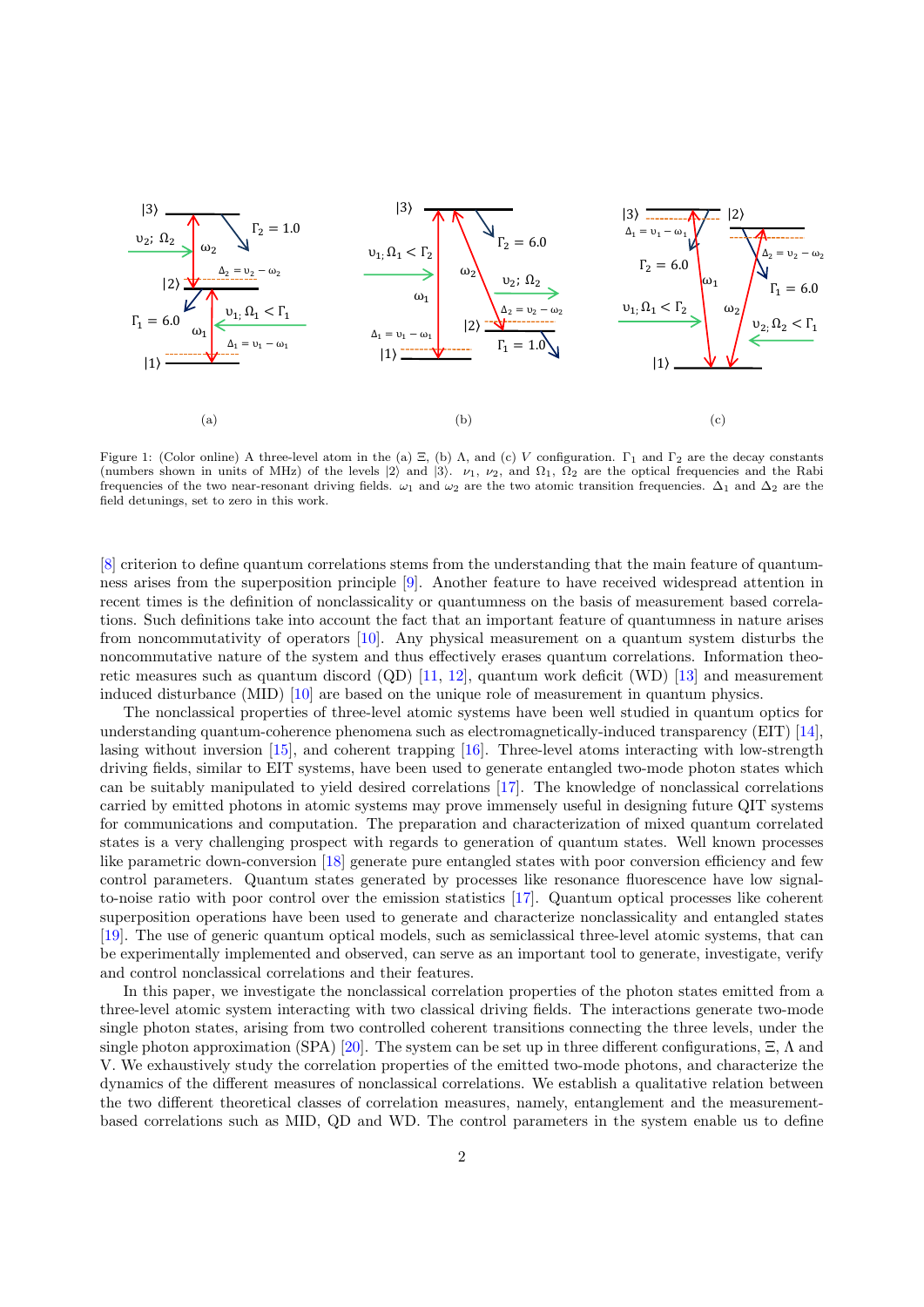specific regimes where certain correlations are enhanced based on the nature of the output photon states. We also analyze certain interesting features of the correlations generated by the interaction that throw light into the monotonicity and hierarchy of the set of measures used. The arrangement of the paper is as follows. We briefly discuss the different configurations of the three-level atom in Sec. 2. Then we have a short segment, in Sec. 3, defining the different correlation measures. In Sec. 4, we define the theoretical model used and the working approximations considered in the analysis. In Sec. 5, the numerical results obtained from the theoretical model are analyzed. We conclude in Sec. 6, with a summary of the results obtained and their possible ramifications.

#### 2. The three-level atom

In this section, we briefly review our system. A three-level atom can be used in three different configurations, namely,  $\Xi$ ,  $\Lambda$  and  $V$  [21, 22]. As a specific example, we focus on a gas of rubidium (Rb) atoms [23]. The energy levels  $5S_{1/2}$ ,  $5P_{3/2}$  and  $5D_{5/2}$  of Rb can be suitably used to generate each of the three configurations shown in Fig. 1(a)-(c), as elaborated in the subsections below. Level  $5S_{1/2}$  is the ground state and does not decay. Level  $5D_{5/2}$  is metastable, with a decay rate of about 1.0 MHz. The decay of levels  $5D_{5/2}$  and  $5P_{3/2}$  are at rates of  $\Gamma_D \approx 1.0$  MHz and  $\Gamma_P \approx 6.0$  MHz, respectively [23]. The conditions on the driving field Rabi frequencies  $\Omega_i$  shown in Fig. 1(a)-(c) are explained later in Sec. 4.3.

## *2.1. The* Ξ *system*

The cascade  $\Xi$  system (Fig. 1(a)) uses the allowed dipole transitions  $|1\rangle \leftrightarrow |2\rangle$  and  $|2\rangle \leftrightarrow |3\rangle$ , with two classical fields of Rabi frequencies  $\Omega_1$  and  $\Omega_2$  driving these transitions, respectively. The field detunings are  $\Delta_1$  and  $\Delta_2$ , set to zero throughout our analysis for near-resonant fields. The transition  $|1\rangle \leftrightarrow |3\rangle$  is dipole forbidden. Levels  $|1\rangle$ ,  $|2\rangle$  and  $|3\rangle$  correspond to the atomic levels  $5S_{1/2}$ ,  $5P_{3/2}$  and  $5D_{5/2}$  of the Rb atom, respectively. Thus the decay rates of  $|3\rangle$  and  $|2\rangle$  are  $\Gamma_2 \equiv \Gamma_D = 1.0$  MHz and  $\Gamma_1 \equiv \Gamma_P = 6.0$  MHz, respectively. Level  $P_{3/2}$  serves as the shared level  $|2\rangle$  during the interaction. The initial atomic state is ground state  $(|1\rangle)$  populated and the levels  $|2\rangle$  and  $|3\rangle$  are unpopulated.  $\Xi$  systems have been extensively used in coherent population trapping [24] and also in experiments to achieve laser cooling in trapped ions [25].

## *2.2. The* Λ *system*

The  $\Lambda$  system configuration can be obtained by folding the  $\Xi$ , with levels  $5S_{1/2}$ ,  $5P_{3/2}$  and  $5D_{5/2}$  of the Rb atom now marked as levels  $|1\rangle$ ,  $|3\rangle$  and  $|2\rangle$ , respectively, as shown in Fig. 1(b). With this identification for Rb, we observe that level  $|2\rangle$  is energetically higher than level  $|3\rangle$ . This corresponds to a negative transition frequency  $\omega_2$ . The rotating wave approximation (RWA) thus holds for the negative frequency term of the field in the Hamiltonian [23]. Hence, the transition from level  $|3\rangle$  to  $|2\rangle$  annihilates a photon instead of creating a photon. The allowed dipole transitions are now  $|1\rangle \leftrightarrow |3\rangle$  and  $|2\rangle \leftrightarrow |3\rangle$ , with two driving fields with Rabi frequencies  $\Omega_1$  and  $\Omega_2$  now acting on these transitions. Level  $\ket{3}$  is the shared level, and the transition  $|1\rangle \leftrightarrow |2\rangle$  is now dipole forbidden. The decay rates of  $|2\rangle$  and  $|3\rangle$  are  $\Gamma_1 \equiv \Gamma_D = 1.0$  MHz and  $\Gamma_2 \equiv \Gamma_P = 6.0$  MHz, respectively. The initial atomic system is again ground state (1)) populated, and the detunings are taken to be zero. The interactions of the three levels are distinctly different from the Ξ system, and hence can be associated with different nonclassical behaviors. Λ systems have been extensively used in demonstrating diverse coherent phenomena such as stimulated raman adiabatic passage [26] and electromagnetically induced transparency (EIT) [14].

#### *2.3. The V system*

The configuration of the V system (Fig. 1(c)) is considerably different from the  $\Xi$  and the  $\Lambda$  systems. This is due to the fact that the shared level in the V system is the ground state. For the V system using Rb, we consider level  $5S_{1/2}$  as the shared ground level (|1)) and two hyperfine levels of  $5P_{3/2}$  as the two-excited levels (|2) and  $|3\rangle$ ). Hence,  $\Gamma_1 = \Gamma_2 \equiv \Gamma_P = 6.0$  MHz. The allowed transitions are  $|1\rangle \leftrightarrow |3\rangle$  and  $|1\rangle \leftrightarrow |2\rangle$ ,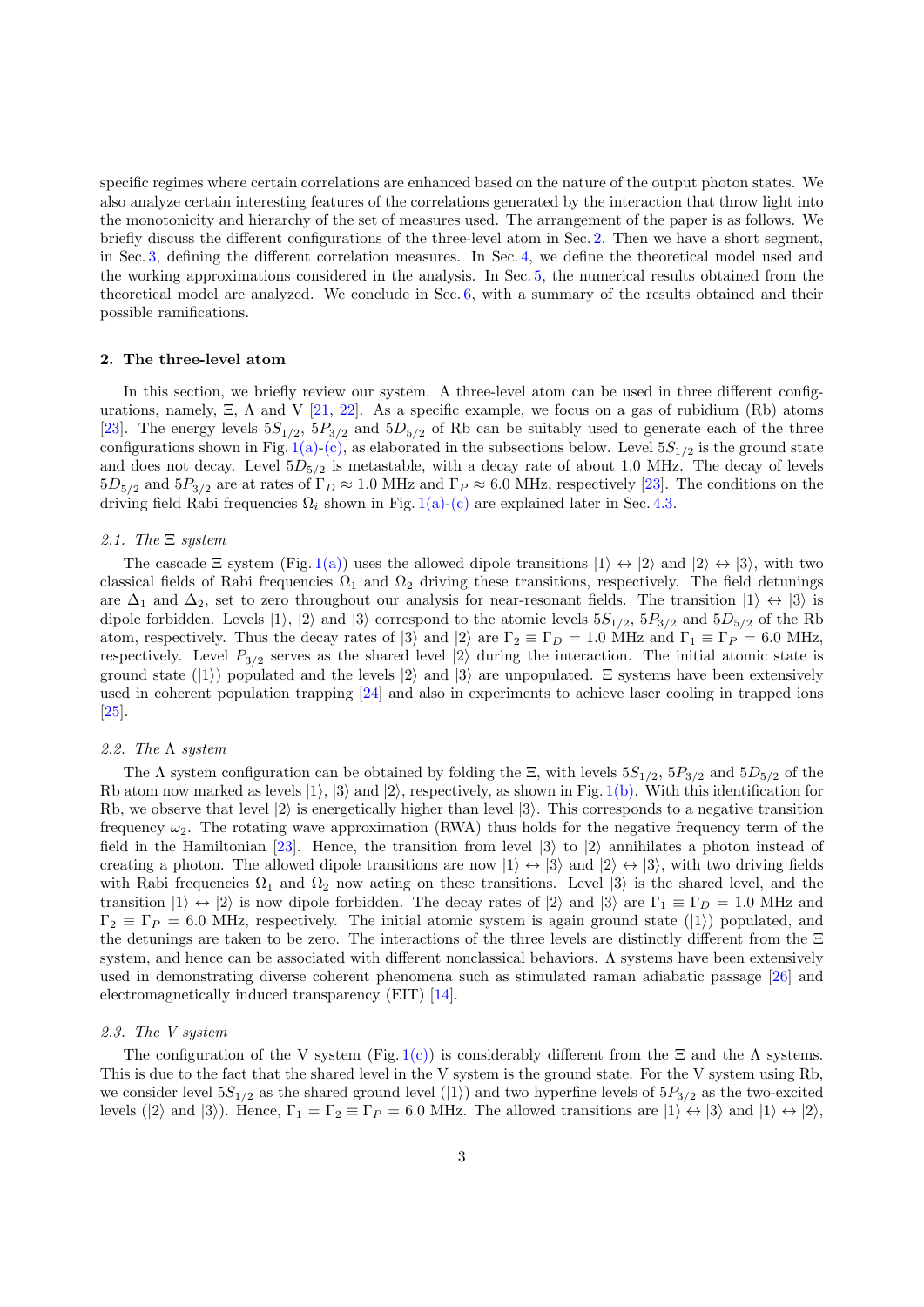driven by the classical fields of Rabi frequencies  $\Omega_1$  and  $\Omega_2$ , respectively. The transition  $|2\rangle \leftrightarrow |3\rangle$  is dipoleforbidden, i.e., the ground state excitations take the system to two excited levels that cannot be coupled, and interactions are thus limited to ground state transitions. The initial atomic system is again ground state  $(|1\rangle)$  populated, and the detunings are set to zero. V systems are widely used to study nonclassical phenomena such as quantum jumps [27], quantum Zeno effect [28] and quantum beats [16].

#### 3. Quantum correlations

We compare measures of quantum correlations that are defined from two different perspectives. Informationtheoretic measures, such as MID [10], QD [11, 12] and WD [13], are based on the modification of quantum correlations upon measurement. These correlations calculate the difference in some specific property between quantum states and their measured classical projections to give us a measure of the nonclassicality. On the other hand, there are nonclassical measures based on the entanglement-separability criterion. We use concurrence [29] as an example of entanglement monotone [8].

## *3.1. Measurement based correlations*

*Measurement Induced Disturbance (MID)*: It is derived from the understanding that a truly classical state, with respect to some measurement, will remain unchanged after the measurement [10]. Let us consider a bipartite density matrix  $\rho_{ab}$ . If  $B_i^a$  and  $B_j^b$  are complete von Neumann measurements (one dimensional projections) for subsystems a and b, respectively, for a classical state,

$$
\rho_{ab} = \sum_{ij} B_i^a \otimes B_j^b \; \rho_{ab} \; B_i^a \otimes B_j^b. \tag{1}
$$

The states  $\rho_{ab}$  that do not satisfy (1) are essentially quantum in nature. MID measures the quantumness in a bipartite state  $\rho_{ab}$  by measuring the difference in the quantum mutual information between the state  $\rho_{ab}$  and its least disturbed classical state obtained by the measurement,  $\rho_{class} = \sum_i \mathcal{B}_i \rho_{ab} \mathcal{B}_i$ , where  $\mathcal{B}_i$  are the spectral projections of the state  $\rho_{ab}$ . Thus

$$
\mathcal{M}(\rho_{ab}) = \mathcal{I}(\rho_{ab}) - \mathcal{I}(\rho_{class}),\tag{2}
$$

where  $\mathcal{I}(\rho_{ab}) \equiv S(\rho_a) + S(\rho_b) - S(\rho_{ab})$  is the quantum mutual information [30].  $S(\rho) = -\text{tr}(\rho \log_2 \rho)$  is the von Neumann entropy of a quantum state  $ρ$ .  $ρ<sub>a</sub>$  and  $ρ<sub>b</sub>$  are the reduced density matrices of the subsystem a and b, respectively.  $\mathcal{M}(\rho_{ab})$  is the nonclassical measure of MID [10]. Unlike other measures of correlation based on projective measurements, MID does not introduce any optimization on the measured states. Hence, MID serves as an upper bound on other measurement based correlations [31].

*Quantum Discord (QD)*: It is defined as the difference between two classically equivalent expressions for mutual information when extended to the quantum regime [11, 12]. For the density operator  $\rho_{ab}$ , the expressions for quantum mutual information are

$$
I(\rho_{ab}) \equiv S(\rho_a) + S(\rho_b) - S(\rho_{ab})
$$
  

$$
\neq J(\rho_{ab}) \equiv S(\rho_a) - S(\rho_{a|b}),
$$
 (3)

where  $S(\rho_{ab})$ , as defined earlier, is the von Neumann entropy.  $I(\rho_{ab})$  is the quantum mutual information [30] and  $S(\rho_{a|b})$  is the quantum conditional entropy [32]. The two expressions in (3) are equal in the classical regime.

To calculate the quantum conditional entropy,  $S(\rho_{a|b})$ , we use the one-qubit orthonormal projection basis:  $|i_1\rangle = \cos\frac{\theta}{2} |0\rangle + e^{i\phi} \sin\frac{\theta}{2} |1\rangle$  and  $|i_2\rangle = e^{-i\phi} \sin\frac{\theta}{2} |0\rangle + \cos\frac{\theta}{2} |1\rangle$ , with  $\langle i|j\rangle = \delta_{ij}, i, j = 0, 1$ . The projection density operators are given by the relations  $B_1 = |i_1\rangle\langle i_1|$  and  $B_2 = |i_2\rangle\langle i_2|$ . On measuring the subsystem b using the above set of projection operators, the post-measurement states are  $\rho_{ab}^i = \frac{1}{p_i} (\mathbb{I}_a \otimes B_i \rho_{ab} \mathbb{I}_a \otimes B_i)$ ,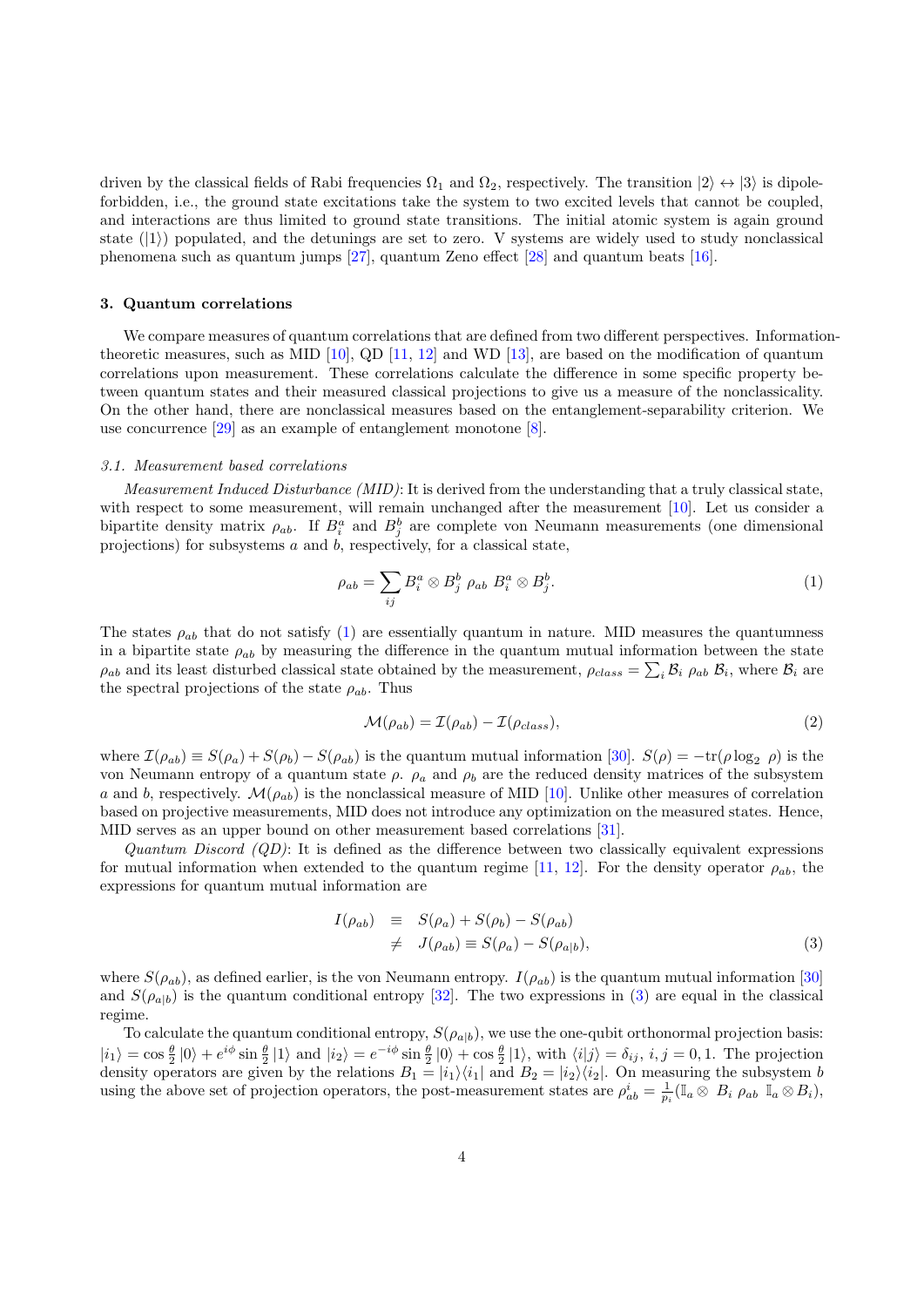where  $p_i = \text{tr}_{ab}(\mathbb{I}_a \otimes B_i \rho_{ab} \mathbb{I}_a \otimes B_i)$ , and  $\mathbb{I}_a$  is the identity operator acting on the subsystem a. The quantum conditional entropy is then given by

$$
S(\rho_{a|b}) = \min_{\{B_i\}} \sum_i p_i S(\rho_{ab}^i). \tag{4}
$$

QD can then be defined using relation (3) and (4).

$$
J(\rho_{ab}) = S(\rho_a) - \min_{\{B_i\}} \sum_i p_i S(\rho_{ab}^i), \tag{5}
$$

$$
QD(\rho_{ab}) = I(\rho_{ab}) - J(\rho_{ab}). \tag{6}
$$

*Quantum work deficit (WD)*: This concept is based on the fact that information is a thermodynamic resource [13]. It is defined as the amount of work (in terms of pure states) that can be extracted from a quantum bipartite system under a closed global operation and the amount that can be extracted using closed local operations and classical communications (CLOCC) [33]. WD is the deficit in the two operations due to loss of nonclassical correlations while performing CLOCC. Hence, WD is a measure of nonclassical correlations.

Using the projection basis and the expressions for entropy defined previously, we can obtain the expressions for the global and CLOCC operations. Under the class of global operations, the amount of work extractable (in terms of pure states) is given by  $I_G(\rho_{ab}) = \log_2 \dim \mathcal{H} - S(\rho_{ab})$ , where  $\dim \mathcal{H}$  is the dimension of the Hilbert space. The amount of work that can be extracted using CLOCC is dependent upon local unitary operations, local dephasing and classical communication of the dephased state.  $\rho_{ab} \to \sum_i B_i \rho_{ab} B_i$ .

$$
\rho_{ab}^i = \sum_i (\mathbb{I}_a \otimes B_i \rho_{ab} \mathbb{I}_a \otimes B_i).
$$
 (7)

The amount of work that can be extracted using CLOCC is given by  $I_L(\rho_{ab}) = \log_2 \dim \mathcal{H} - \inf_{CLOCC} [S(\rho_{ab}^i)]$ . WD is then defined by the following expression:

$$
\Delta(\rho_{ab}) = I_G(\rho_{ab}) - I_L(\rho_{ab}).\tag{8}
$$

## *3.2. Entanglement measure*

*Concurrence*: Entanglement in a bipartite system can be measured using this entanglement monotone defined for mixed states of two qubits [29]. Concurrence can be defined for a two-qubit density matrix  $\rho(t)$ as  $C(\rho) = \max[0, \lambda_1 - \lambda_2 - \lambda_3 - \lambda_4]$ , where  $\lambda_i (i = 1, 2, 3, 4)$  are the square roots of the eigenvalues of the *spin-flip* operator,  $R = \rho(t)\tilde{\rho}(t)$ , with  $\tilde{\rho}(t) = (\sigma_y \otimes \sigma_y)\rho(t)(\sigma_y \otimes \sigma_y)$ , and  $\sigma_y$  is the Pauli spin matrix,

$$
\sigma_y = \left( \begin{array}{cc} 0 & -i \\ i & 0 \end{array} \right).
$$

Concurrence is closely related to the entanglement of formation. The entanglement of formation is a monotonically increasing function of concurrence. Concurrence, however, is not a resource-based measure such as entanglement of formation [34].

#### 4. Model

Three-level atomic systems have been extensively used to study quantum and nonlinear features of the semiclassical atom-field system [21] and also the nonclassical nature of emitted radiation in such systems [35]. Entanglement properties of three-level atomic systems have also been investigated [36]. However, a general classification of information-theoretic correlations for such systems does not exist, and we wish to investigate and compare the features of the above quantum correlation features using this versatile system.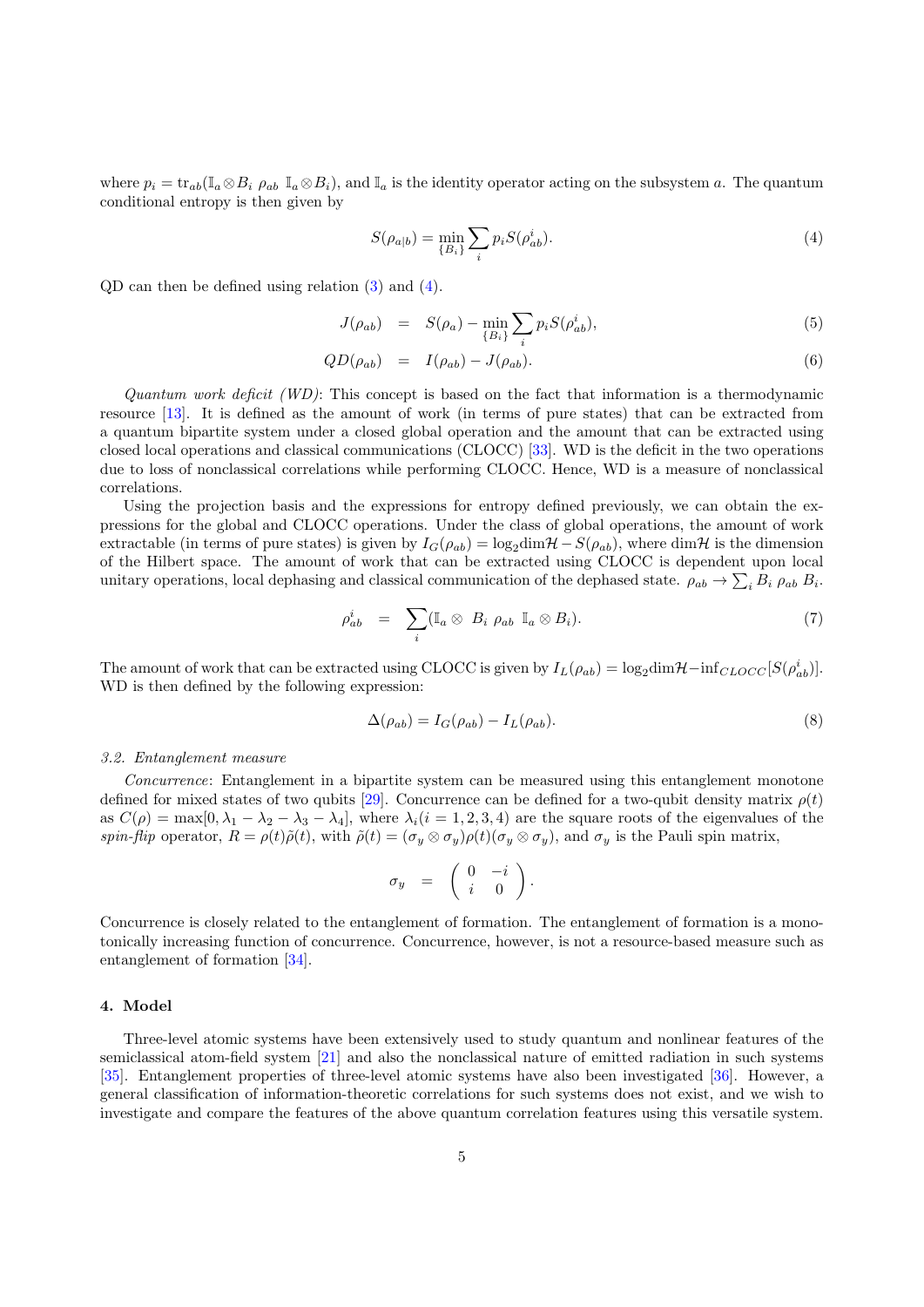#### *4.1. The Hamiltonian*

The Hamiltonian for a general three-level atom interacting with two classical driving fields, in the RWA, can be written as [16]:

$$
\mathcal{H} = \mathcal{H}_0 + \mathcal{H}_I, \tag{9}
$$

$$
\mathcal{H}_0 = \hbar \omega_{11} |1\rangle\langle 1| + \hbar \omega_{22} |2\rangle\langle 2| + \hbar \omega_{33} |3\rangle\langle 3|,
$$

$$
\mathcal{H}_I = -\hbar/2 \left( \Omega_1 e^{-i\phi_1} e^{-i\nu_1 t} |m\rangle\langle n| + \Omega_2 e^{-i\phi_2} e^{-i\nu_2 t} |l\rangle\langle k| + \text{H.c.} \right),\tag{10}
$$

where  $\hbar\omega_{ii}$  is the energy of level  $|i\rangle$   $(i = 1, 2, 3)$ ;  $\Omega_j e^{-i\phi_j}$   $(j = 1, 2)$  is the complex Rabi frequency corresponding to the classical driving field of frequency  $\nu_j$ ,  $m, n, l, k = \{1, 2, 3\}$  denote the three atomic levels as appropriate for the Ξ, Λ or V configuration. For the Ξ configuration,  $(m, n, l, k) = (2, 1, 3, 2)$  correspond to the atomic transitions  $|1\rangle \leftrightarrow |2\rangle$  and  $|2\rangle \leftrightarrow |3\rangle$ . For the  $\Lambda$  configuration,  $(m, n, l, k) = (3, 1, 3, 2)$  correspond to the transitions  $|1\rangle \leftrightarrow |3\rangle$  and  $|2\rangle \leftrightarrow |3\rangle$ , and for the V configuration,  $(m, n, l, k) = (3, 1, 2, 1)$  correspond to the transitions  $|1\rangle \leftrightarrow |3\rangle$  and  $|1\rangle \leftrightarrow |2\rangle$  (Fig. 1(a)-(c)).

## *4.2. The Atomic Density Matrix*

The state of the atomic system, at any time  $t$ , can be written in the following form:

$$
|\psi(t)\rangle_A = C_1(t)e^{-i(\omega_{11}+\xi_1)t}|1\rangle + C_2(t)e^{-i(\omega_{22}+\xi_2)t}|2\rangle + C_3(t)e^{-i(\omega_{33}+\xi_3)t}|3\rangle,
$$
\n(11)

where  $\xi_i$  (i = 1, 2, 3) are phases that depend on the detunings in a specific configuration. The detunings are defined as

$$
\Delta_1 = \nu_1 - \omega_1, \n\Delta_2 = \nu_2 - \omega_2,
$$

where  $\omega_1 = \omega_{mm} - \omega_{nn}$ , and  $\omega_2 = \omega_{ll} - \omega_{kk}$ , are the transition frequencies.  $(m, n, l, k)$  have been defined earlier and are different for the three configurations.

Using the wavefunction (11), one can create a pure state atomic density matrix  $\rho_A(t)$  which depends on the classical driving field frequencies  $\nu_i (j = 1, 2)$ . We take phenomenological parameters to denote spontaneous decays of the excited atomic levels [16]. The parametrized decay terms may lead to spontaneously generated coherences in the decay paths [37]. Such phenomenological decay models are commonly used in the study of quantum features in EIT [23], in quantum state tomography of emitted field states [17], and in earlier studies on atom-photon entanglement [38]. With the level decay terms, the dynamics of the system is in general mixed, and can be obtained using the von Neumann (quantum Liouville) equation of motion,

$$
\dot{\rho}_A(t) = -\frac{i}{\hbar}[\mathcal{H}, \rho_A(t)] - \frac{1}{2} \{\Gamma, \rho_A(t)\},\tag{12}
$$

where the elements of the relaxation matrix Γ are the decay rates,  $\langle i|\Gamma|j\rangle = \Gamma_{i-1}\delta_{ij}$ ,  $i, j = 1, 2, 3$ . The time-evolved mixed atomic density matrix can be obtained provided the initial states of the atom (before interaction) are known.

## *4.3. The Photon Density Matrix*

The nonclassical nature of the emitted radiation is dependent on the interaction between the three-level atomic system and the two-mode classical driving fields. The desired output, in our case, is to limit the generation to single photons for the two modes emitted after the interaction, so that at any given time within the lifetime of the atom, there will exist two photon states for each mode. Thus the two-photon density matrix can be written as

$$
\rho_{ph} = \sum \rho_{ij,i'j'} |ij\rangle\langle i'j'|,
$$

where  $|i, j \rangle$   $(|i', j' \rangle)$  stands for the two-photon states, with i and j  $(i'$  and  $j') = 0$ , 1 representing the number of photons in the first and second modes, respectively. Such a two-photon state can be achieved using the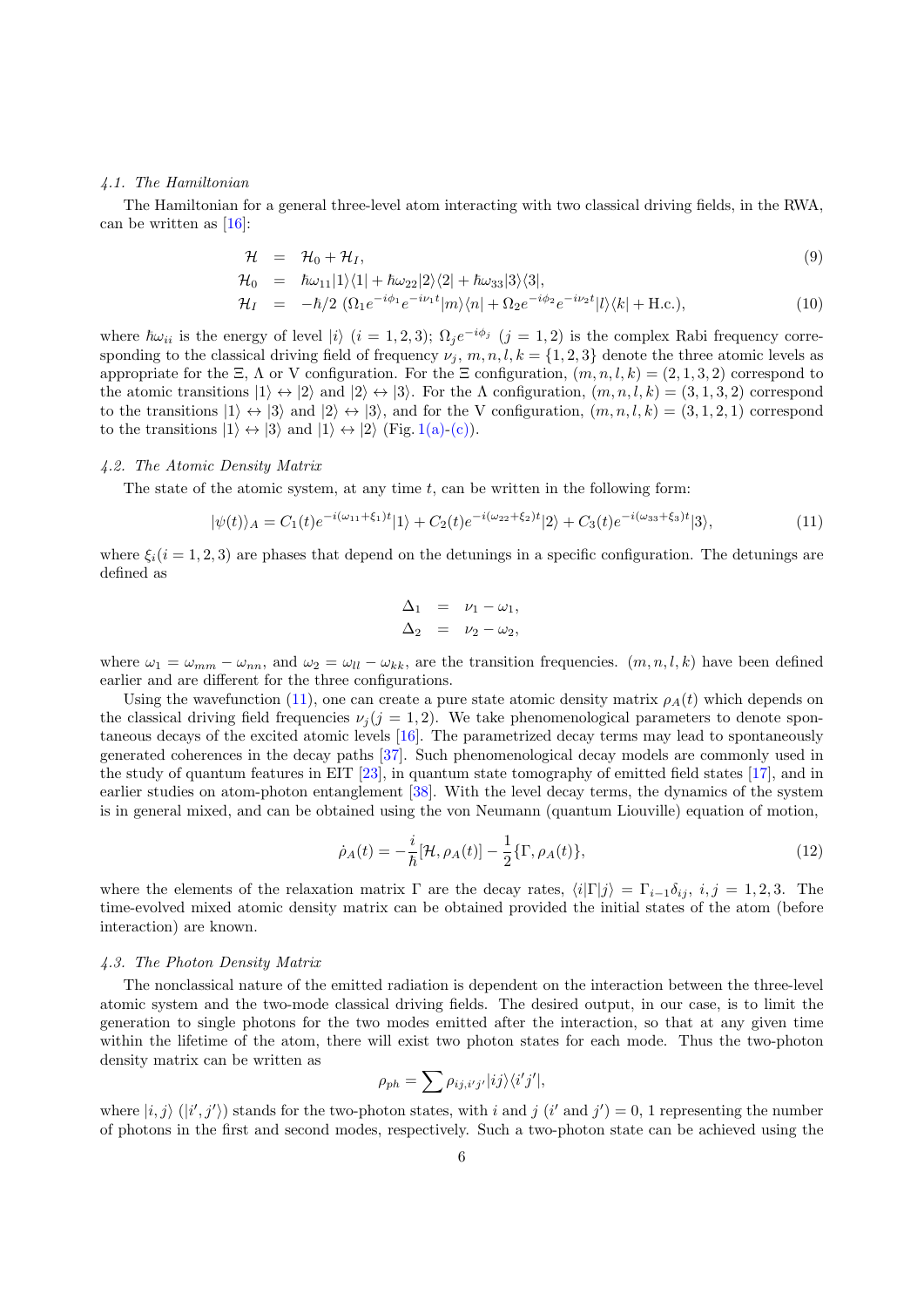single photon approximation (SPA) [20] within the rotating wave approximation (RWA) [16]. The RWA ensures that a photon is created only when an atomic de-excitation takes place. The SPA is applied by ensuring that the excitation time (due to the driving field strength) is larger than the decay time. If  $\Omega$  is the driving field Rabi frequency and Γ is the atomic decay rate, we require  $1/\Omega > 1/\Gamma$  for the SPA to be valid, so that the time taken for an atom to excite is much greater than the decay time and for small times only a single de-excitation will occur generating a single photon.<sup>1</sup> Hence, the ground state excitation strength  $\Omega$ should be smaller than the upper-level decay rate Γ.

The output state is thus a two-qubit (bipartite) photon state. For a semiclassical interaction involving atoms and driving fields, it has been shown that the density matrix of the output radiation state can be completely derived from the atomic density matrix [17]. Under the far-field approximation [16, 39], for an atom located at  $\vec{r}_0$ , the field operators of the emitted radiation at the point of detection  $\vec{r}$  are proportional to the atomic spin operators at the retarded time  $(t-|\vec{r}-\vec{r}_0|/c)$ . This equivalence leads to an expression for the photon density matrix  $\rho_{ph}(t)$  that is identical to the atomic density matrix at an earlier time,  $\rho_A(t-r/c)$ , calculated using the von Neumann equation of motion. The photon density matrix has a reduced rank three [40]. It has been shown [17] that such an equivalence leads to the complete determination of the output photon state using quantum state tomography, where measurements can be made on either the atomic or the photonic operators. Since the photon states can be completely determined by the atomic density matrix, the coherence of the photon correlations is closely related to the evolution of the atomic state.

## 5. Results and Analysis

As mentioned earlier, the system we consider is a gas of Rb atoms. The three levels  $5S_{1/2}$ ,  $5P_{3/2}$  and  $5D_{5/2}$  of the Rb atom are appropriated to obtain the  $\Xi$ ,  $\Lambda$  and V configurations. All rates and frequencies are rendered dimensionless by scaling with the metastable level decay rate ( $\approx 1$  MHz). The scaled decay rates of  $5P_{3/2}$  and  $5D_{5/2}$  are  $\Gamma_P = 6.0$  and  $\Gamma_D = 1.0$ , respectively, and  $5S_{1/2}$  is the ground state ( $\Gamma_S = 0$ ) [23]. For desired results of two-mode single photon generation, we restrict ourselves to regimes that satisfy the SPA. In the  $\Xi$  and  $\Lambda$  configuration (Fig. 1(a) and (b)), since the shared level is  $5P_{3/2}$ , we take the ground state excitation field  $(\Omega_1)$  to be always less than the decay constant of  $5P_{3/2}$  (in  $\Xi$ ,  $\Omega_1 < \Gamma_1 \equiv \Gamma_P$ )  $= 6.0$ ; in  $\Lambda$ ,  $\Omega_1 < \Gamma_2 \equiv \Gamma_P = 6.0$ . For the V configuration (Fig. 1(c)), the ground state excitation leads to transitions to the hyperfine levels of  $5P_{3/2}$ , and hence both the driving fields  $\Omega_1$  and  $\Omega_2$  are less than the decay constant of  $5P_{3/2}$   $(\Omega_{1,2} < \Gamma_{1,2} \equiv \Gamma_P = 6.0)$ . In our analysis, we set the atom-field detunings to zero [41]. We calculate the measurement-based quantum correlations and entanglement of the output photon density matrix that can be derived using the atomic density matrix (Sec. 4.1) obtained from the von Neumann equation of motion (12), in the three configurations.

We discuss the interesting quantum correlations generated in the two-mode photon state in specific parameter regimes using the Ξ configuration as the reference. Some general observations can be made that are consistent with known results: MID always serves as an upper bound on the other measurement based correlations, such as, QD and WD [31]. The evolution of MID with respect to concurrence can be varied using the control parameters. There are two specific parameter regimes that correspond to two different hierarchies in the photon correlation. In Fig. 2, we consider the Ξ configuration in two specific regimes of the driving classical fields. The decay constants for the  $\Xi$  configuration are  $\Gamma_1 = 6.0$ ,  $\Gamma_2 = 1.0$ . Hence, the driving field strengths are in the range  $(\Omega_1, \Omega_2) < 6.0$ . The detunings and the Rabi frequency phases have been set to zero. In Fig. 2(a), we consider the regime where  $\Omega_1 > \Omega_2$ . Fig. 2(b), corresponds to the field regime  $\Omega_1 < \Omega_2$  ( $\Omega_1 = 2.0, \Omega_2 = 5.0$ ). For  $\Omega_1 > \Omega_2$ , MID forms a non-monotonic upper bound on concurrence at times  $t > 1.0$ . For the field regime  $\Omega_1 < \Omega_2$  ( $\Omega_1 = 2.0, \Omega_2 = 5.0$ ), concurrence forms a monotonic upper bound on the measurement-based correlations. We observe that the behavior of the correlations is closely related to the dynamics of the populations (inset of Fig. 2). The non-monotonic behavior of MID is associated with the population difference in the two photon modes  $|00\rangle$  and  $|11\rangle$ . It is clear from the plots

<sup>&</sup>lt;sup>1</sup>We consider evolution times much smaller than the lifetime of the atom, since the condition of single photon emission may not remain valid due to spontaneous decay over a longer period.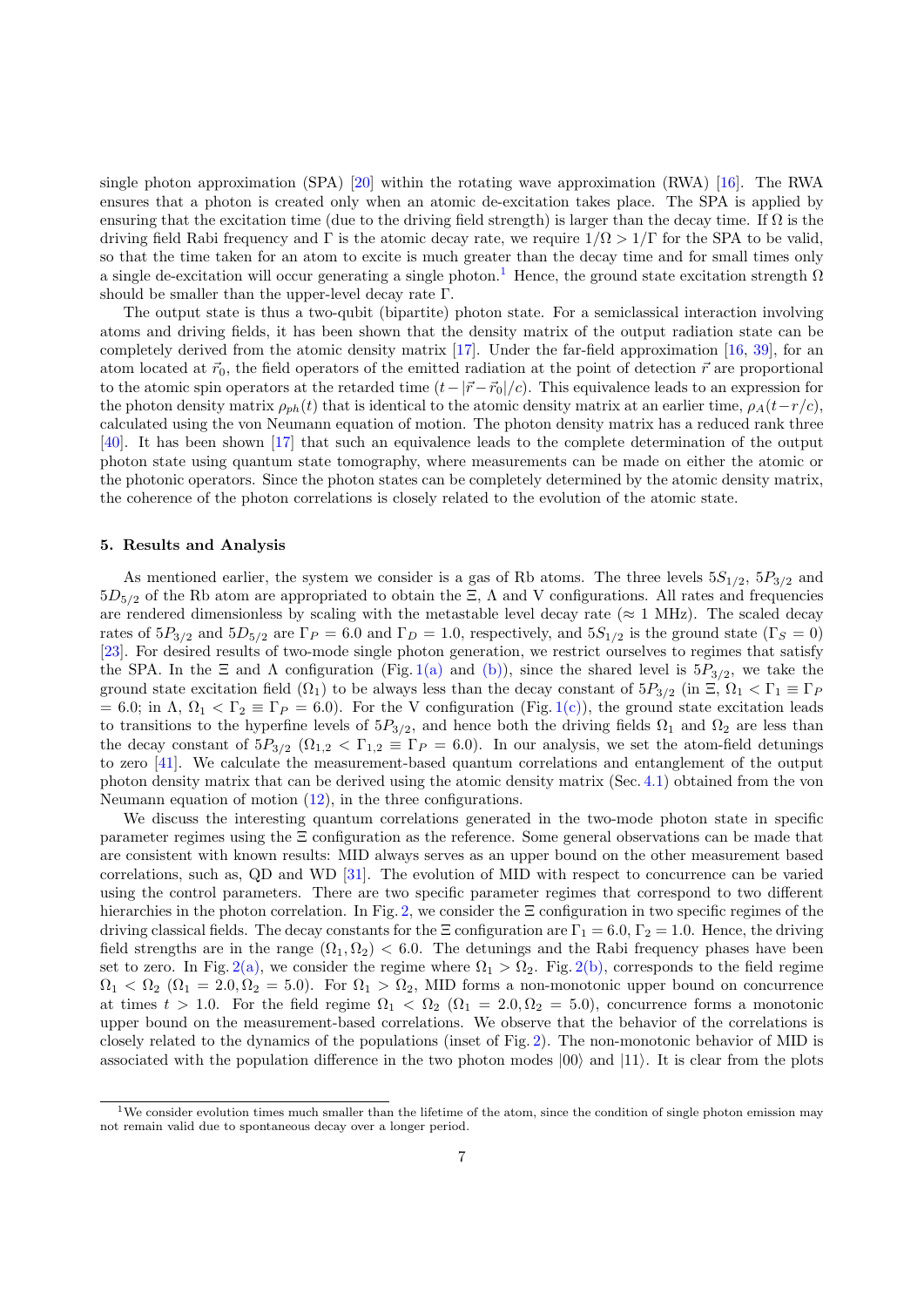

Figure 2: (Color online) The time evolution for correlation measures MID (red continuous), discord (blue circles) and work deficit (green squares) along with the entanglement measure concurrence (black dashed) for the cascade (Ξ) configuration. The field detunings are  $\Delta_1 = \Delta_2 = 0$ , and the phases of the Rabi frequencies are  $\phi_1 = \phi_2 = 0$ . The level decay rates are  $\Gamma_1 = 6.0$ ,  $\Gamma_2 = 1.0$ . SPA for this configuration requires that  $\Omega_1 < \Gamma_1$ . The driving field strengths are (a)  $\Omega_1 = 2.0$ ,  $\Omega_2 = 1.0$ , and (b)  $\Omega_1 = 2.0, \Omega_2 = 5.0$ . The inset shows the evolution of population elements of the two-photon density matrix and its purity.

that the sudden increase in MID occurs when the populations of the modes  $|00\rangle$  and  $|11\rangle$  are nearly equal. This could be due to the fact that the non-optimization of the correlation measure in MID is skewed in these regions. For cases where MID is monotonic with the other measurement based measures, the population is distinctly unequal. Observing the purity in these regimes, one can state that the monotonicity is observed at higher levels of purity.

A similar dichotomy in behavior can also be observed for fixed time dynamics of the system if the interaction is allowed to vary across driving field strengths. In Fig. 3, keeping the evolution time fixed ( $t =$ 1.0) and varying the two classical driving field strengths, a similar behavior of the correlations is observed. MID is greater than concurrence and non-monotonic at times where the population levels are equal with significantly lower purity  $(Fig. 3(a))$  as compared to regimes with unequal populations and higher purity where the measurement based correlations are monotonic to concurrence  $(Fig. 3(b))$ . Hence, we observe that the fixed time dynamics allows us to manipulate the correlation hierarchy by changing the ground-state driving field strength,  $\Omega_1$ . The generation of monotonic correlations can be controlled by using parameter regions that allow higher purity in the output photon state.

Similar parameter regimes can also be generated in the  $\Lambda$  and V configuration as shown in Fig. 4 and Fig. 5, respectively. Interestingly, the monotonic nature of the correlations in the  $\Lambda$  and V configuration is different from that of the  $\Xi$  configuration. In the relatively high ground state excitation regime (high  $\Omega_1$ ) in Fig. 4 we observe that the correlations attain steady-state values faster than in the Ξ configuration. The measurement-based correlations such as QD and WD are not monotonic with either concurrence or MID at smaller times unlike in the Ξ configuration where concurrence is always monotonic with QD and WD. There is a temporal discontinuity of concurrence around  $t \approx 0.5$ . The concurrence collapses to a small finite value before reviving sharply. The revival of entanglement is associated with an increase in discord in the vicinity of the collapse. Such a feature of the correlations has been reported in other systems [42]. Other measures do not exhibit any discontinuity. At greater times  $(t \geq 1.0)$ , the correlations are steady and weakly monotonic. The behavior of the correlations is again related to the population dynamics and purity of the density matrix as evident from Fig. 4 and Fig. 5.

The different behavior of the correlation monotonicity in the  $\Lambda$  and V configuration as compared to  $\Xi$  can be understood from the structural difference in the arrangement of the atomic levels. The highest excited level in the Ξ configuration is the metastable state with a decay rate  $\Gamma_2 \approx 1.0$ . In contrast, the Λ and V configurations have  $\Gamma_2 \approx 6.0$ . Hence, the evolution of population dynamics and the temporal steady state occurs faster ( $t \approx 0.5$ ) than in the  $\Xi$  configuration. However, the steady state bounds of MID or concurrence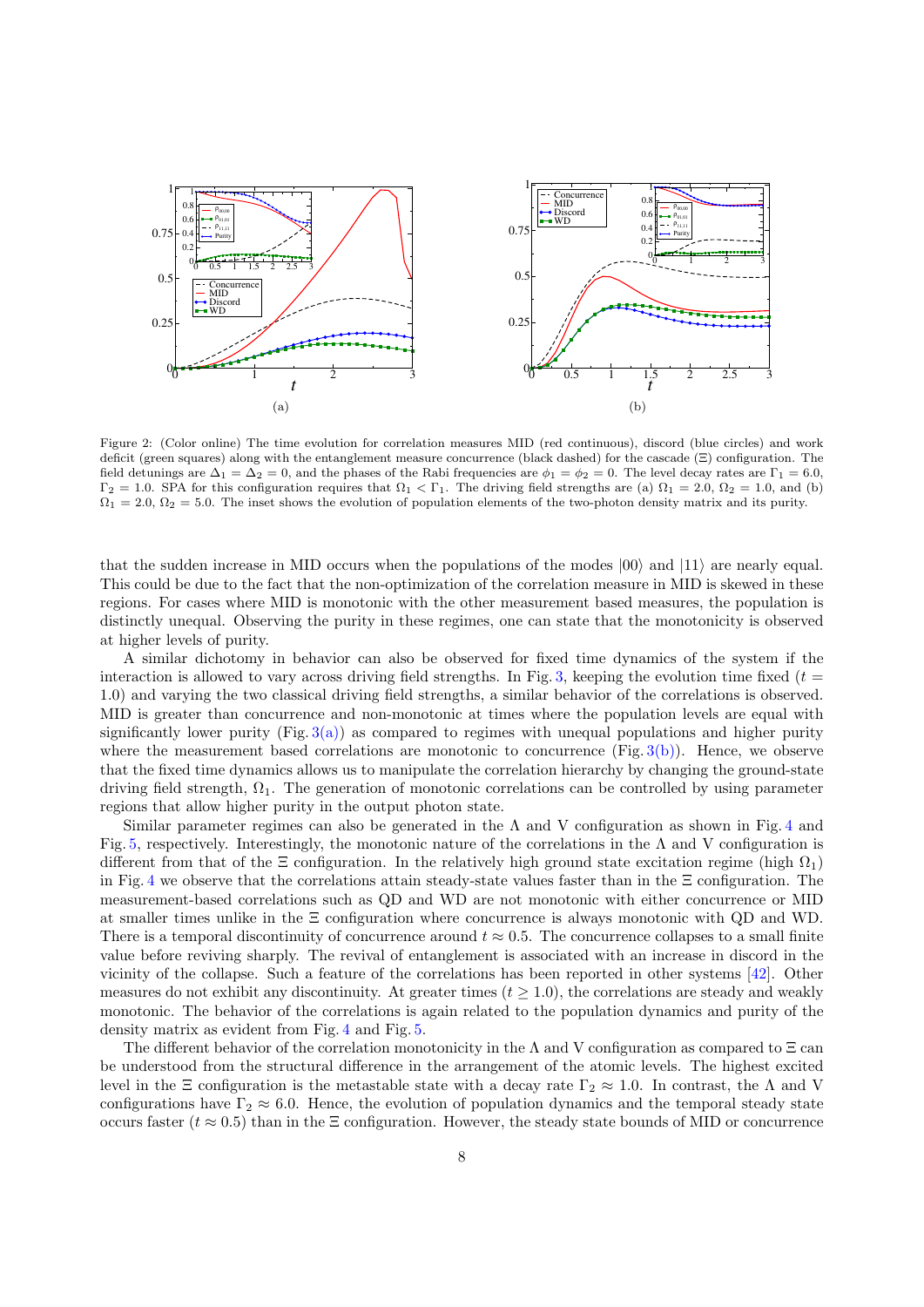

Figure 3: (Color online) Fixed time  $(t = 1.0)$  MID (red continuous), discord (blue circles), work deficit (green squares), and concurrence (black dashed) in the  $\Xi$  configuration as a function of the driving field strength  $\Omega_2$ . The field detunings are  $\Delta_1$  $= \Delta_2 = 0$ , and the phases of the Rabi frequencies are  $\phi_1 = \phi_2 = 0$ . The level decay rates are  $\Gamma_1 = 6.0$ ,  $\Gamma_2 = 1.0$ . SPA for this configuration requires that  $\Omega_1 < \Gamma_1$ . One driving field strength  $\Omega_1$  is fixed at (a) 1.5, and (b) 3.5. The inset shows the variation of population elements of the two-photon density matrix and its purity.

in different parameter regimes are common to all the configurations. From Fig. 5, we observe that the steady state population dynamics in the V system results in high purity. We get an overlap of all measurement based correlations monotonically bounded by a low concurrence. This is due to the uniform decay rates of the two excited levels leading to a uniform distribution of population probabilities between  $|00\rangle$  and  $|11\rangle$ with negligible population in  $|01\rangle$ .

In Fig. 6, we present a comparative study of the behavior in the three configurations under investigation. by choosing a common parameter regime that satisfies the SPA for all configurations. We consider a region of moderately low values of the driving fields  $(\Omega_1 = \Omega_2 = 2.0)$  and another region of higher values  $(\Omega_1 = \Omega_2 = 4.0)$ . Some of the aspects of the correlation that can be qualitatively studied are monotonicity, temporal steady state, qualitative hierarchy and the nature of the two-photon density matrix.

The correlation dynamics of the  $\Xi$  system is dominated by the population dynamics of the photon state which evolves relatively slow due to the metastable nature of the highest excited level. We observe that the correlations do not achieve temporal steadiness in the observed times. This also leads to a lack of genuine monotonicity, with MID forming an upper bound in both the high and low field regimes. In comparison, the Λ and V systems have less stable excited states and hence achieve steady state correlations faster. For the Λ system, steady state correlations are fairly monotonic with concurrence bound at lower fields and MID bound at higher fields. V systems have relatively low values of steady-state quantum correlations, as compared to the long time values in  $\Xi$  systems, with a concurrence bound at all fields.

### 6. Summary

The generation of mixed state quantum correlations is an important problem in the context of future implementation of quantum information tasks. The characterization of such correlations in a possible experimentally realizable model is thus an worthwhile exercise. With developments in experimental techniques and measurements of information-theoretic correlations like QD [43], the importance of generating and analyzing correlations has manifestedly increased in recent times. The possibility of using well studied quantum optical systems like the three-level atom to generate, characterize and parametrically control mixed state quantum correlations is indeed an encouraging step in this direction.

In this paper, we have used a semiclassical three-level atom interacting with classical driving fields to generate a correlated two-mode photon pair controlled by the driving field parameters and the phenomenological decay terms of the atomic level. Under certain physical approximations, we have exhaustively studied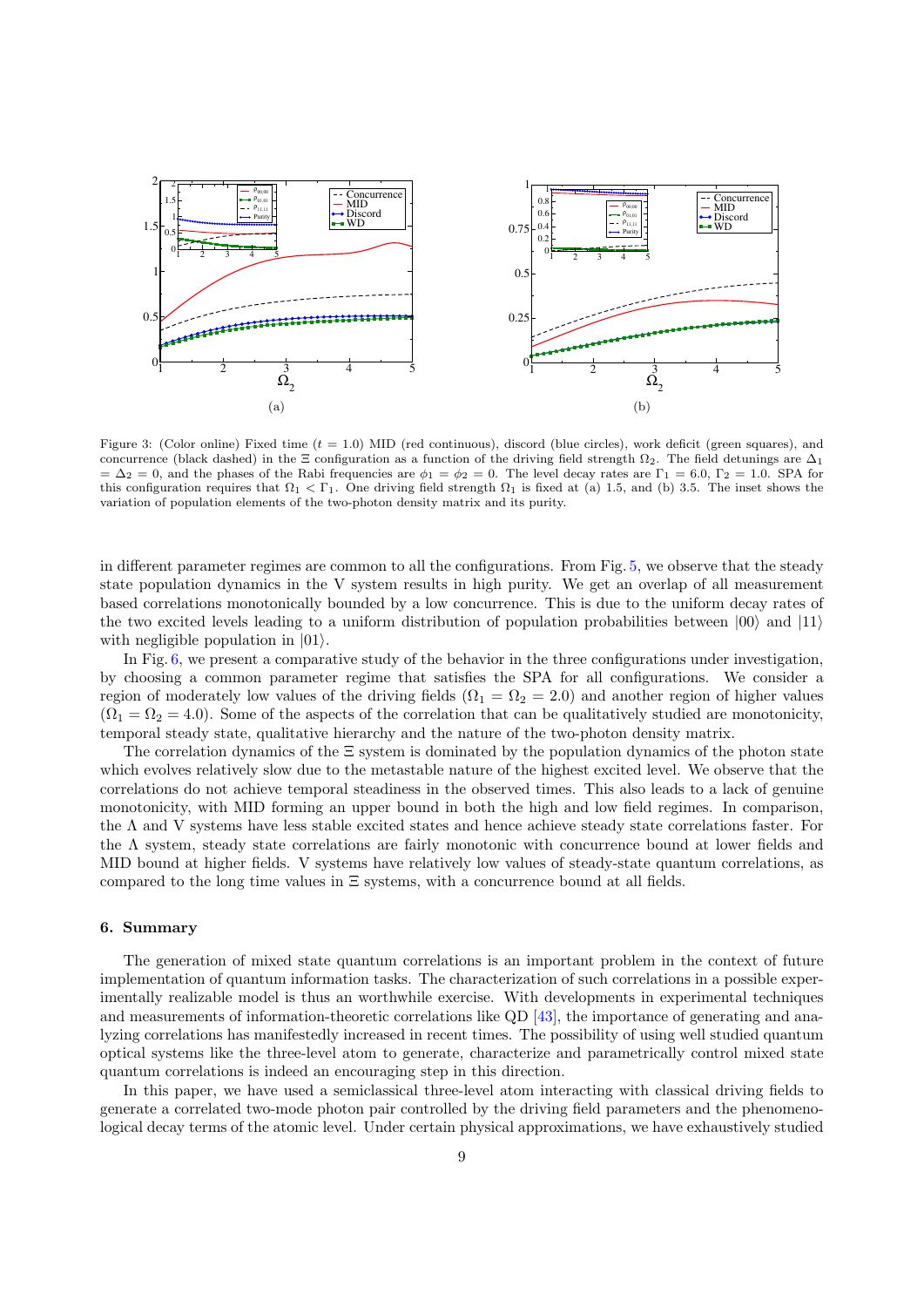

Figure 4: (Color online) The time evolution for MID (red continuous), discord (blue circles), work deficit (green squares) and concurrence (black dashed) for the  $\Lambda$  configuration. The field detunings are  $\Delta_1 = \Delta_2 = 0$ , and the phases of the Rabi frequencies are  $\phi_1 = \phi_2 = 0$ . The level decay rates are  $\Gamma_1 = 1.0$ ,  $\Gamma_2 = 6.0$ . SPA for this configuration requires that  $\Omega_1 < \Gamma_2$ . The driving field strengths are thus taken as (a)  $\Omega_1 = 4.0$ ,  $\Omega_2 = 5.0$ , and (b)  $\Omega_1 = 4.0$ ,  $\Omega_2 = 1.0$ . The inset shows the evolution of population elements of the two-photon density matrix and its purity.



Figure 5: (Color online) The time evolution for MID (red continuous), discord (blue circles), work deficit (green squares) and concurrence (black dashed) for the V configuration. The field detunings are  $\Delta_1 = \Delta_2 = 0$ , and the phases of the Rabi frequencies are  $\phi_1 = \phi_2 = 0$ . The level decay rates are  $\Gamma_1 = \Gamma_2 = 6.0$ . SPA for this configuration requires that  $\Omega_{1,2} < \Gamma_{1,2}$ . The driving field strengths are  $\Omega_1 = 2.0$ ,  $\Omega_2 = 4.0$ . The inset shows the evolution of population elements of the two-photon density matrix and its purity.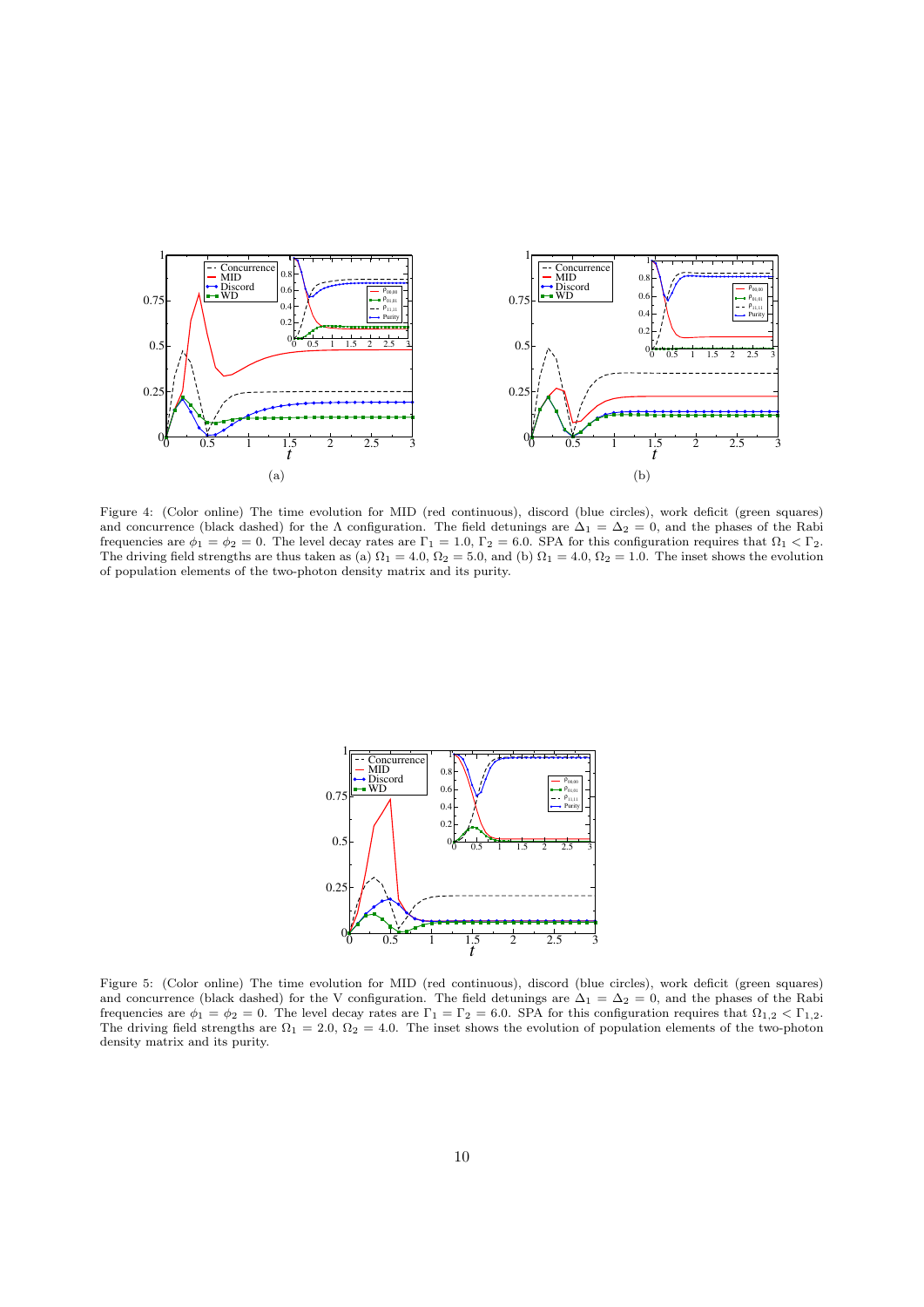

Figure 6: (Color online) Time evolutions of MID (red continuous), discord (blue circles), work deficit (green squares) and concurrence (black dashed) for all the three configurations,  $\Xi$  (top),  $\Lambda$  (middle) and V (bottom). The field detunings are  $\Delta_1$  $= \Delta_2 = 0$ , and the phases of the Rabi frequencies are  $\phi_1 = \phi_2 = 0$ . The chosen driving field strengths of  $\Omega_1 = \Omega_2 = 2.0$  (left panel) and  $\Omega_1 = \Omega_2 = 4.0$  (right panel) satisfy the SPA for all three configurations.

and compared the dynamical behavior of various nonclassical correlations of the two-photon state generated in the semiclassical atom+field system. We have probed the dynamics of entanglement (concurrence) as well as of measurement-based correlations, such as MID, QD and WD, for three different configurations, namely, Ξ, Λ and V, of the three-level atom driven by two controlled external classical driving fields. The qualitative characterization of the correlations based on the monotonicity, general hierarchy and steady state behavior are achieved using the field parameters and the decay terms.

The correlation behavior is observed to be configuration dependent. The manipulation of control parameters in different configurations leads to variations in the dynamic evolution of the correlations. The Ξ configuration produces photon states with relatively high correlation even at low driving fields. The dynamics in the  $\Xi$  system is more mixed as compared to the  $\Lambda$  and V systems. The  $\Xi$  system can be suitably controlled using the driving fields to generate correlations dominated both by MID or concurrence and is ideally suited to experimentally study the temporal evolution of the two measures with respect to the evolution of the system in the Hilbert space. The optimization of MID and monotonicity of measurement based correlations can be experimentally analyzed using quantum state tomography. Λ and V systems are better suited for generating steady monotonic correlations in both low and high strength driving field regimes. The  $\Lambda$  system can be suitably tuned to generate steady correlations with either entanglement or MID as an upper bound. The mixedness in the generated states can be controlled using the driving field strengths for implementation in experiments. V systems, however, can generate ideally pure correlated photons bounded by concurrence at all field strength regimes. The absence of a metastable state in the V system allows production of pure correlated output photon states. The measurement-based correlations are all equal at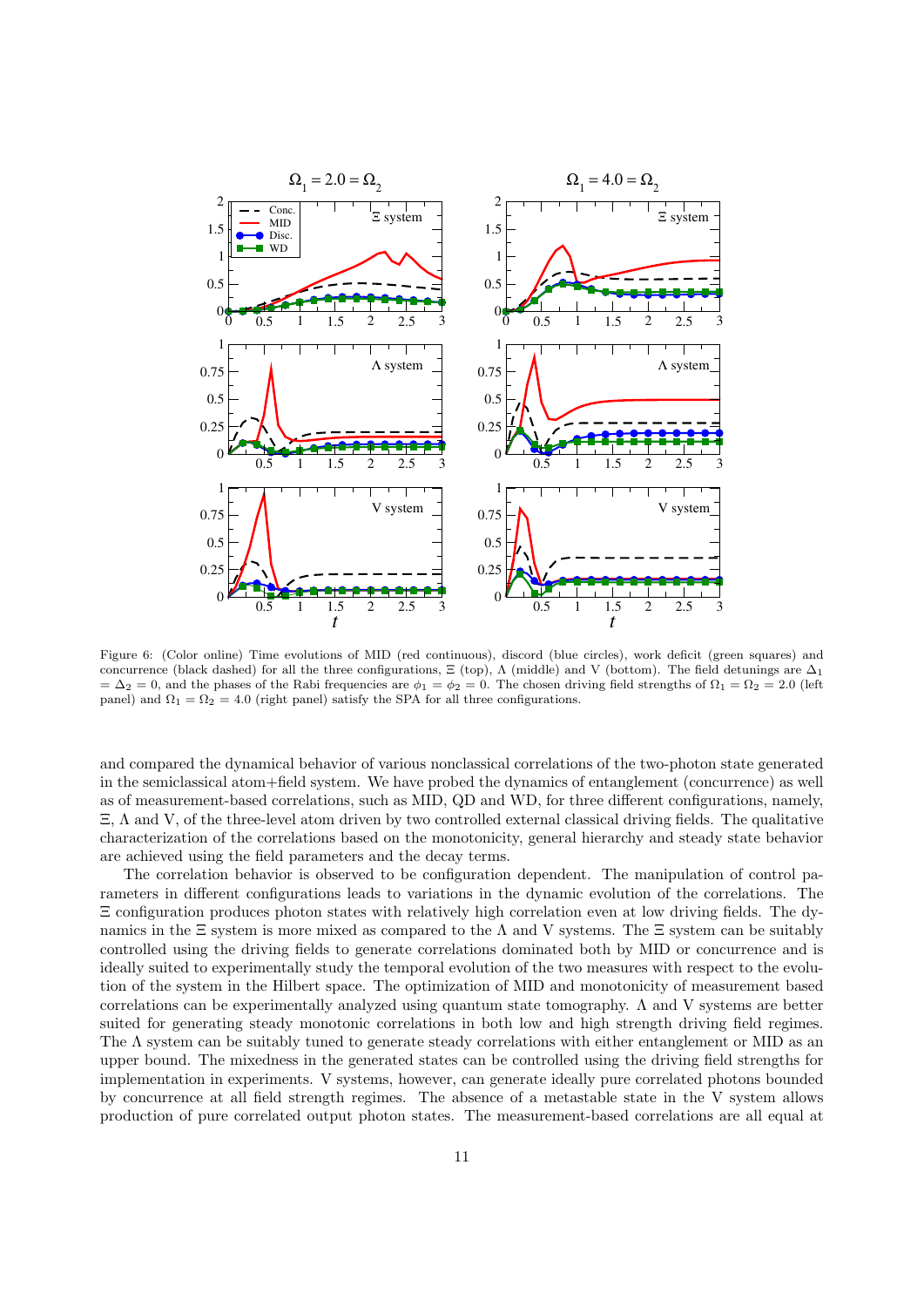steady values. However, in the Λ and V systems, significant correlation is generated only for high driving field strengths.

Hence, specific regimes and configurations can be used to generate and manipulate the correlations in the output two-photon state as desired. Our findings may thus be immensely useful in practical implementations with such interacting photon states.

#### Acknowledgments

The work of HSD is supported by the University Grants Commission, India. HSD also thanks the Indian Institute of Technology Rajasthan for hospitality during a visit. AC thanks the National Board of Higher Mathematics, Department of Atomic Energy, Government of India, for financial support.

### References

- [1] C. Cohen-Tannoudji, J. Dupont-Roc, G. Grynberg, Atom-Photon Interactions: Basic Processes and Applications, John Wiley and Sons, New York, 1992.
- [2] R. Loudon, P. L. Knight, J. Mod. Opt. 34 (1987) 707.
- [3] J. I. Cirac, P. Zoller, Phys. Rev. Lett. 74 (1995) 4091; D. Leibfried, R. Blatt, C. Monroe, D. Wineland, Rev. Mod. Phys. 75 (2003) 281; M. Riebe, H. Häffner, C. F. Roos, W. Hänsel, J. Benhelm, G. P. T. Lancaster, T. W. Körber, C. Becher, F. Schmidt-Kaler, D. F. V. James, R. Blatt, Nature 429 (2004) 734.
- [4] B. Julsgaard, J. Sherson, J. I. Cirac, J. Fiurášek, E. S. Polzik, Nature 432 (2004) 482.
- [5] D. Bouwmeester, J.-W. Pan, K. Mattle, M. Eibl, H. Weinfurter, A. Zeilinger, Nature 390 (1997) 575; D. Boschi, S. Branca, F. De Martini, L. Hardy, S. Popescu, Phys. Rev. Lett. 80 (1998) 1121.
- [6] N. Gisin, G. Ribordy, W. Tittel, H. Zbinden, Rev. Mod. Phys. 74 (2002) 145.
- [7] N. A. Peters, T.-C. Wei, P. G. Kwiat, Phys. Rev. A 70 (2004) 052309.
- [8] R. Horodecki, P. Horodecki, M. Horodecki, K. Horodecki, Rev. Mod. Phys. 81 (2009) 865.
- [9] N. Linden, S. Popescu, J. A. Smolin, Phys. Rev. Lett. 97 (2006) 100502.
- [10] S. Luo, Phys. Rev. A 77 (2008) 022301.
- [11] L. Henderson, V. Vedral, J. Phys. A: Math. Gen. 34 (2001) 6899.
- [12] H. Ollivier, W. H. Zurek, Phys. Rev. Lett. 88 (2002) 017901.
- [13] J. Oppenheim, M. Horodecki, P. Horodecki, R. Horodecki, Phys. Rev. Lett. 89 (2002) 180402; M. Horodecki, K. Horodecki, P. Horodecki, R. Horodecki, J. Oppenheim, A. Sen(De), U. Sen, Phys. Rev. Lett. 90 (2003) 100402.
- [14] O. Kocharovskaya, Ya. I. Khanin, Sov. Phys. JETP 63 (1986) 945; K.-J. Boller, A. Imamoglu, S. E. Harris, Phys. Rev. Lett. 66 (1991) 2593; M. Fleischhauer, A. Imamoglu, J. P. Marangos, Rev. Mod. Phys. 77 (2005) 633.
- [15] M. O. Scully, S.-Y. Zhu, A. Gavrielides, Phys. Rev. Lett. 62 (1989) 2813.
- [16] M. O. Scully, M. S. Zubairy, Quantum Optics, Cambridge Univ. Press, Cambridge, 1997.
- [17] S. N. Sandhya, V. Ravishankar, Phys. Rev. A 82 (2010) 062301.
- [18] R. Ghosh, L. Mandel, Phys. Rev. Lett. 59 (1987) 1903.
- [19] Y. Yang, F. Li, Phys. Rev. A 80 (2009) 022315; S. Lee, H. Nha, Phys. Rev. A 82 (2010) 053812; S. Lee, S. Ji, H. Kim, H. Nha, Phys. Rev. A 84 (2011) 012302; A. Chatterjee, H. S. Dhar, R. Ghosh, J. Phys. B: At. Mol. Opt. Phys. 45 (2012) 205501 and references therein.
- [20] B. R. Mollow, Phys. Rev. A 12 (1975) 1919.
- [21] F. T. Hioe, J. H. Eberly, Phys. Rev. A 25 (1982) 2168.
- [22] J. P. Marangos, J. Mod. Opt. 45 (1998) 471.
- [23] J. Gea-Banacloche, Y.-Q. Li, S.-Z. Jin, M. Xiao, Phys. Rev. A 51 (1995) 576.
- [24] H. Tajalli, M. Mahmoudi, A. Ch. Izmailov, Las. Phys. 13 (2003) 1370.
- [25] I. Marzoli, J. I. Cirac, R. Blatt, P. Zoller, Phys. Rev. A 49 (1994) 2771.
- [26] K. Bergman, H. Theuer, B. W. Shore, Rev. Mod. Phys. 70 (1998) 1003.
- [27] R. J. Cook, H. J. Kimble, Phys. Rev. Lett. 54 (1985) 1023.
- [28] B. Misra, E. C. G. Sudarshan, J. Math. Phys. 18 (1977) 756; C. B. Chiu, E. C. G. Sudarshan, B. Misra, Phys. Rev. D 16 (1977) 520.
- [29] S. Hill, W. K. Wootters, Phys. Rev. Lett. 78 (1997) 5022.
- [30] W. H. Zurek, Information transfer in quantum measurements: Irreversibility and amplification, in: P. Meystre, M. O. Scully (Eds.), Quantum Optics, Experimental Gravitation and Measurement Theory, Plenum, New York, 1983, pp. 87-116. [31] B. R. Rao, R. Srikanth, C. M. Chandrashekar, S. Banerjee, Phys. Rev. A 83 (2011) 064302.
- [32] N. J. Cerf, C. Adami, Phys. Rev. Lett. 79 (1997) 5194.
- [33] M. Horodecki, P. Horodecki, R. Horodecki, J. Oppenheim, A. Sen(De), U. Sen, B. Synak-Radtke, Phys. Rev. A 71 (2005) 062307.
- [34] W. K. Wootters, Quantum Information and Computation 1 (2001) 27.
- [35] J. F. Clauser, Phys. Rev. D 9 (1974) 853.